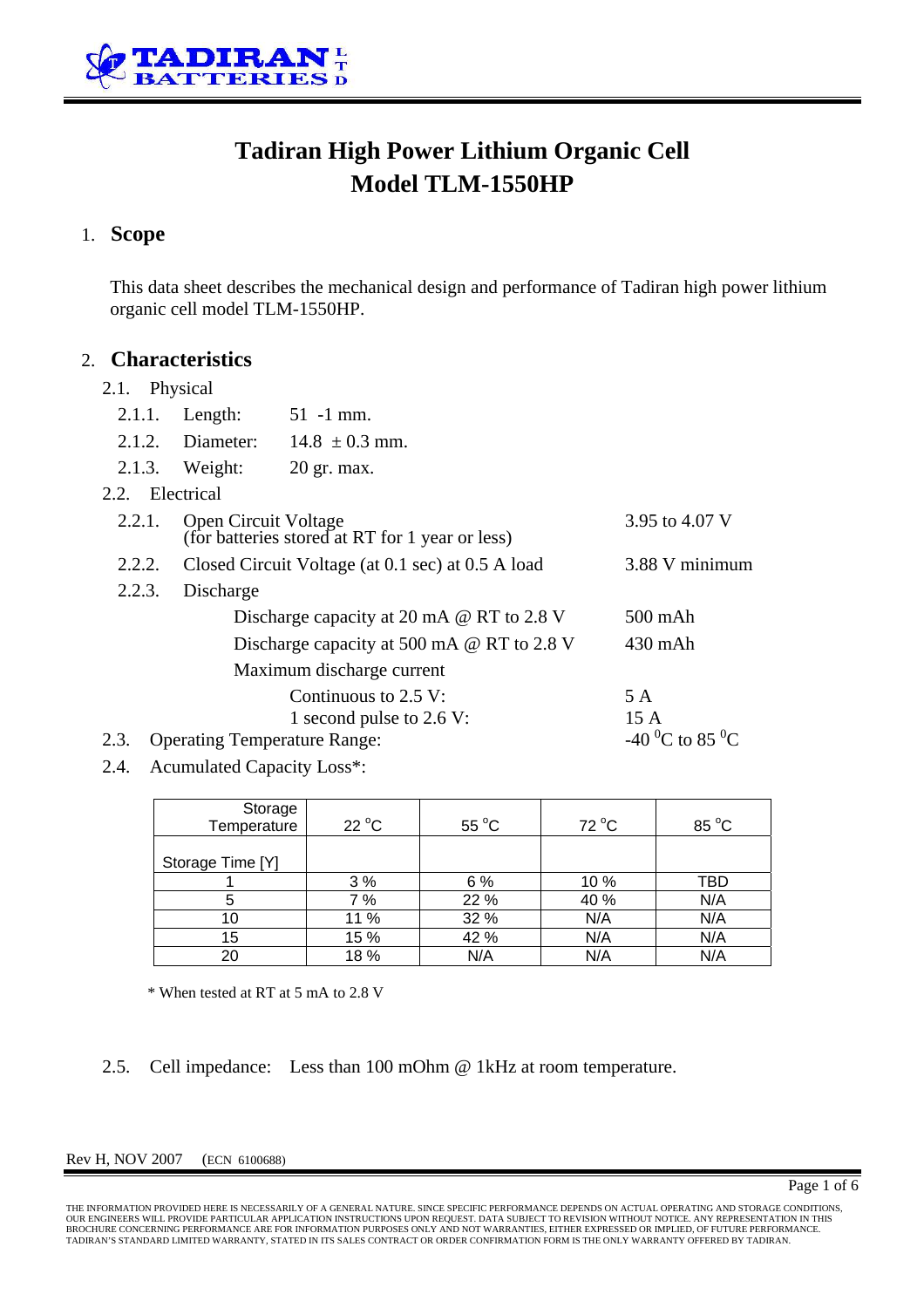

2.6. Performance Data (Typical results for up to 5 years old cells):



# **Discharge capability at RT**

## **Pulse capability at RT**



#### Rev H, NOV 2007 (ECN 6100688)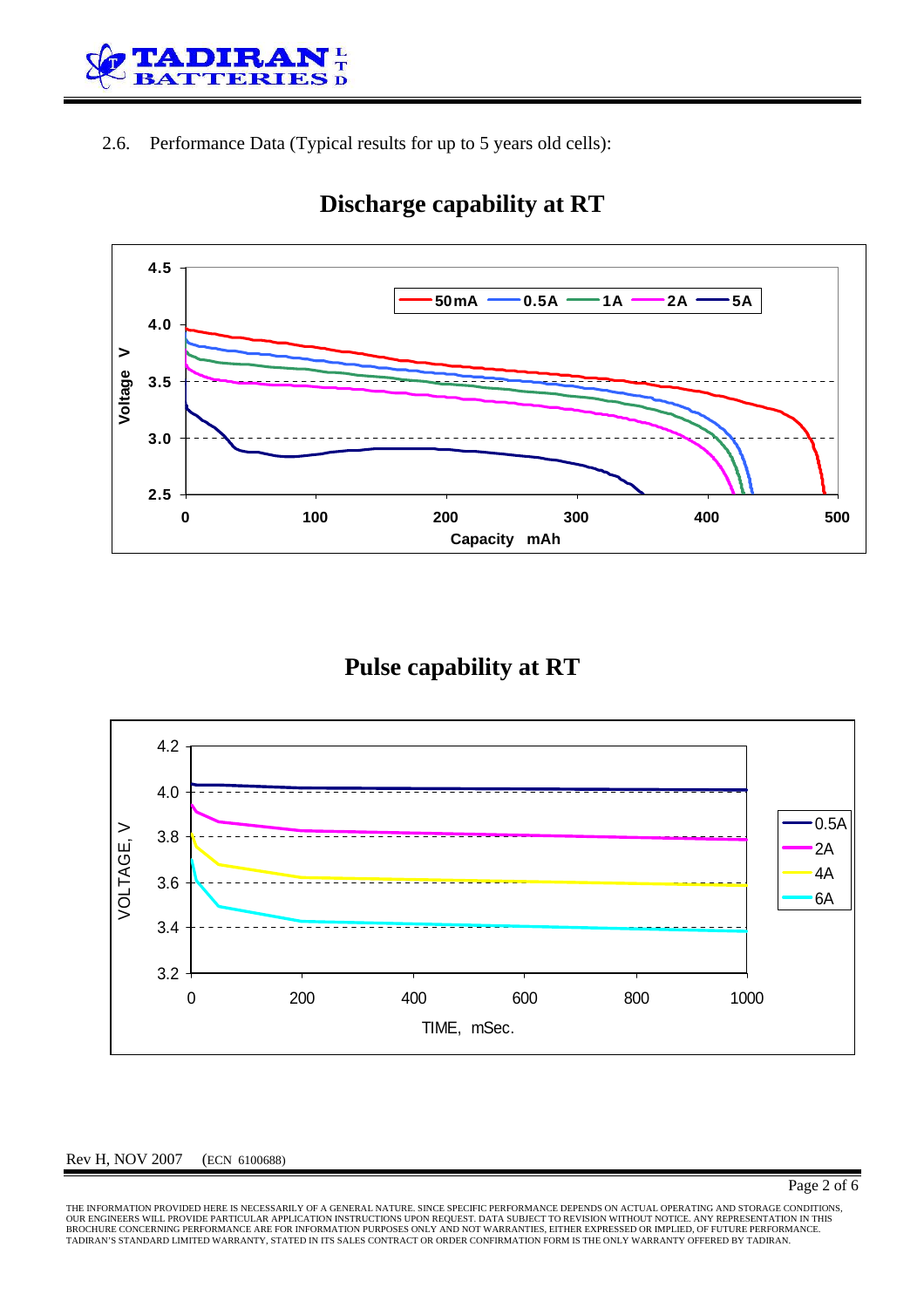



## **Discharge capability @ 1A at several temperatures**

## **Pulse capability @ 1A at several temperatures**



\* Performance at 85ºC is close to that at 72ºC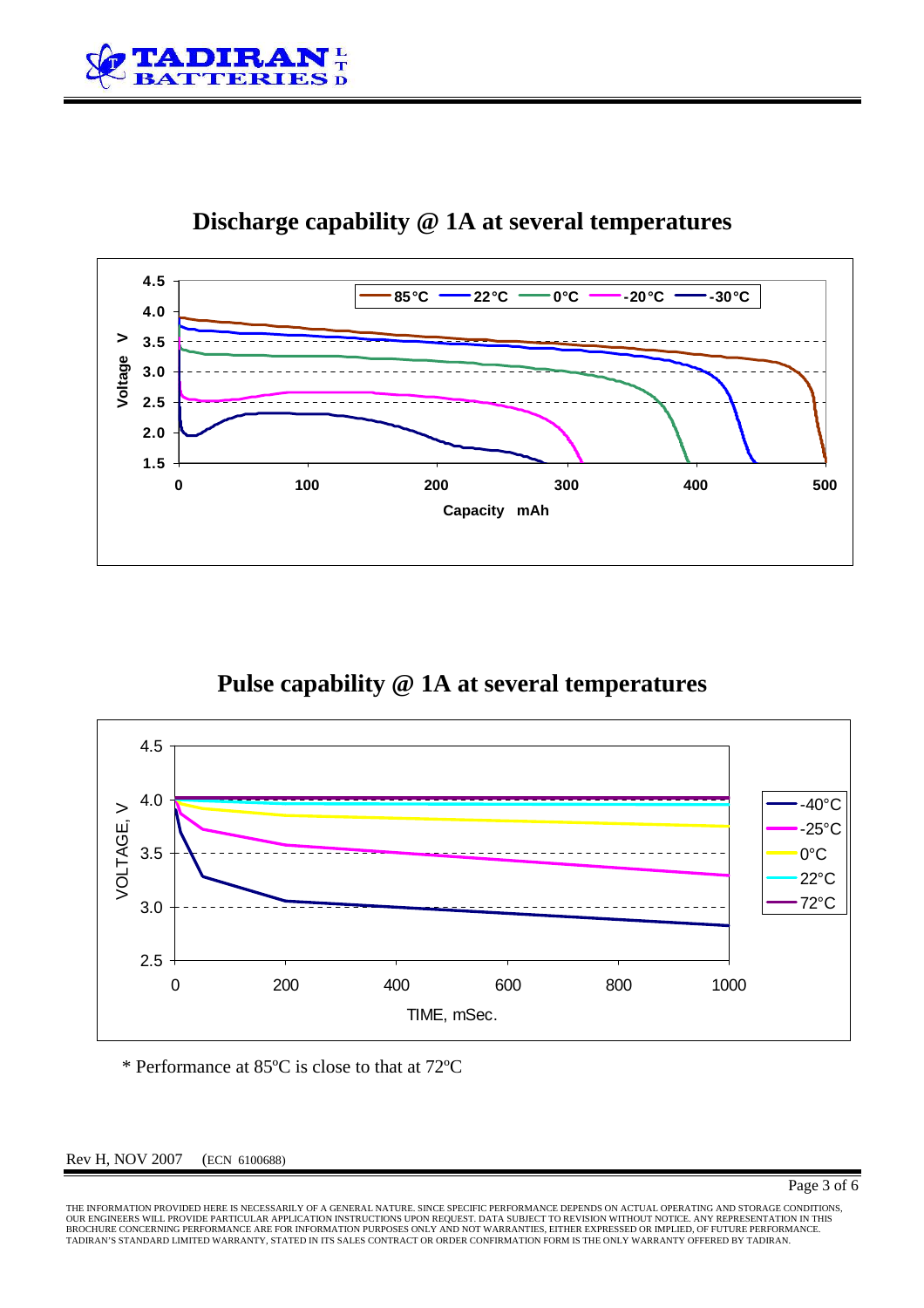



#### **Discharge capability @ 0.5A at several temperatures**

## **Pulse capability @ 0.5A at several temperatures**



\* Performance at 85ºC is close to that at 72ºC

Rev H, NOV 2007 (ECN 6100688)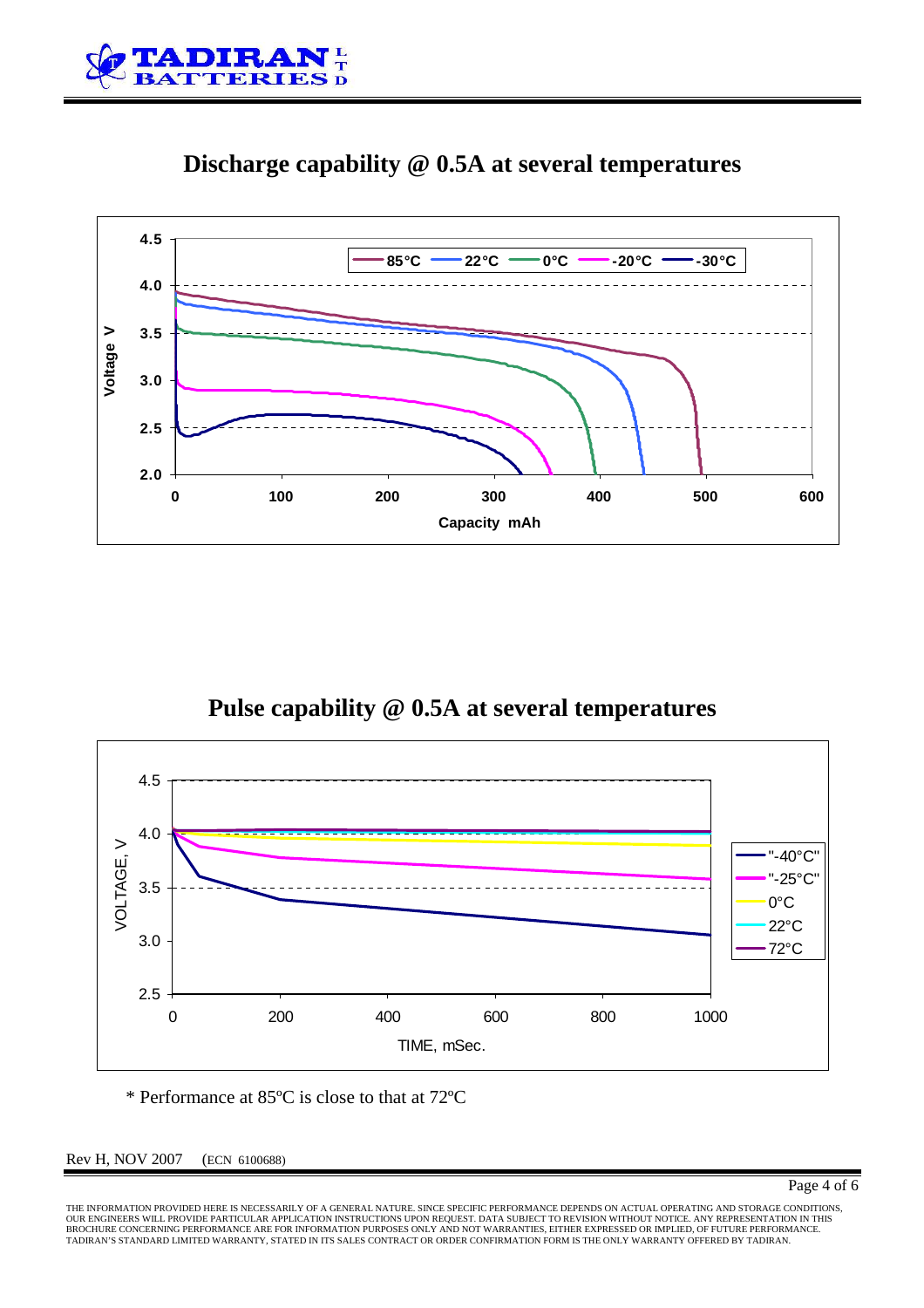





# **Pulse capability @ 0.1A at several temperatures**



\* Performance at 85ºC is close to that at 72ºC